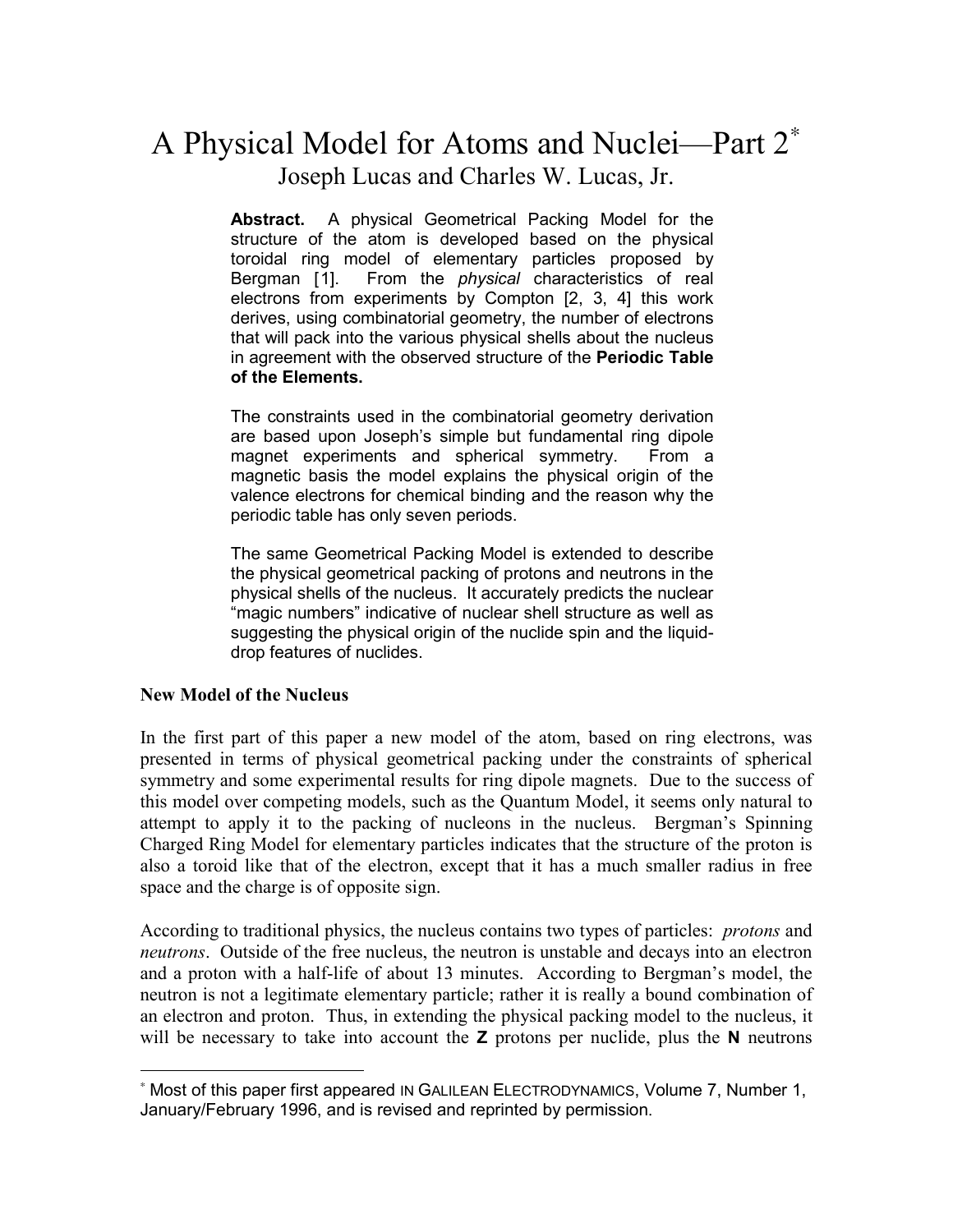which consist of **N** protons and **N** electrons. One should note that the elastic ring electrons have a much smaller equilibrium size when intimately bound with a proton in a neutron configuration, than when loosely bound to a proton in a hydrogen molecular configuration.

One might expect that the number of protons in each type of *nuclear* packing shell should be exactly the same as for electrons in the *atomic* case. Conversely, one might expect some

## **BINDING FORCE/MAGNET BY SHELL SIZE**



difference due to the presence of two types of particles in the nucleus and the fact that there is no central charge binding all the nucleons to the center of the nucleus.

If one looks at the nuclear magic numbers 2, 8, 20, 28, 50, 82, 126 (the *sums* of complete shell sizes) which represent the size of the various nuclear shells as seen in many types of periodic nuclear data, one soon realizes that something is different about the nucleus. The packing appears, at first, to be quite different from the atomic magic numbers of 2, 10, 18, 36, 54, 86, 118—the total number of electrons when interior atomic shells are filled. (This is one reason why modern science has a theory for the nucleus that is different and separate from atomic theory.)



Nuclear Density for Various Nuclides [6]

An examination of the experimentally measured nuclear density shapes in Graph 3 gives an important clue as to what is happening. From Graph 3, one sees that the density of nuclides at the center decreases with increasing size or mass of the nucleus. In the atomic case, the electron density at a particular radius always increases with more massive atoms until the shell at that radius is filled. After that the density stays constant at that radius with more massive atoms. The nuclear density data seems to indicate that the proton and neutron shells do not remain in a stable configuration once they are filled and additional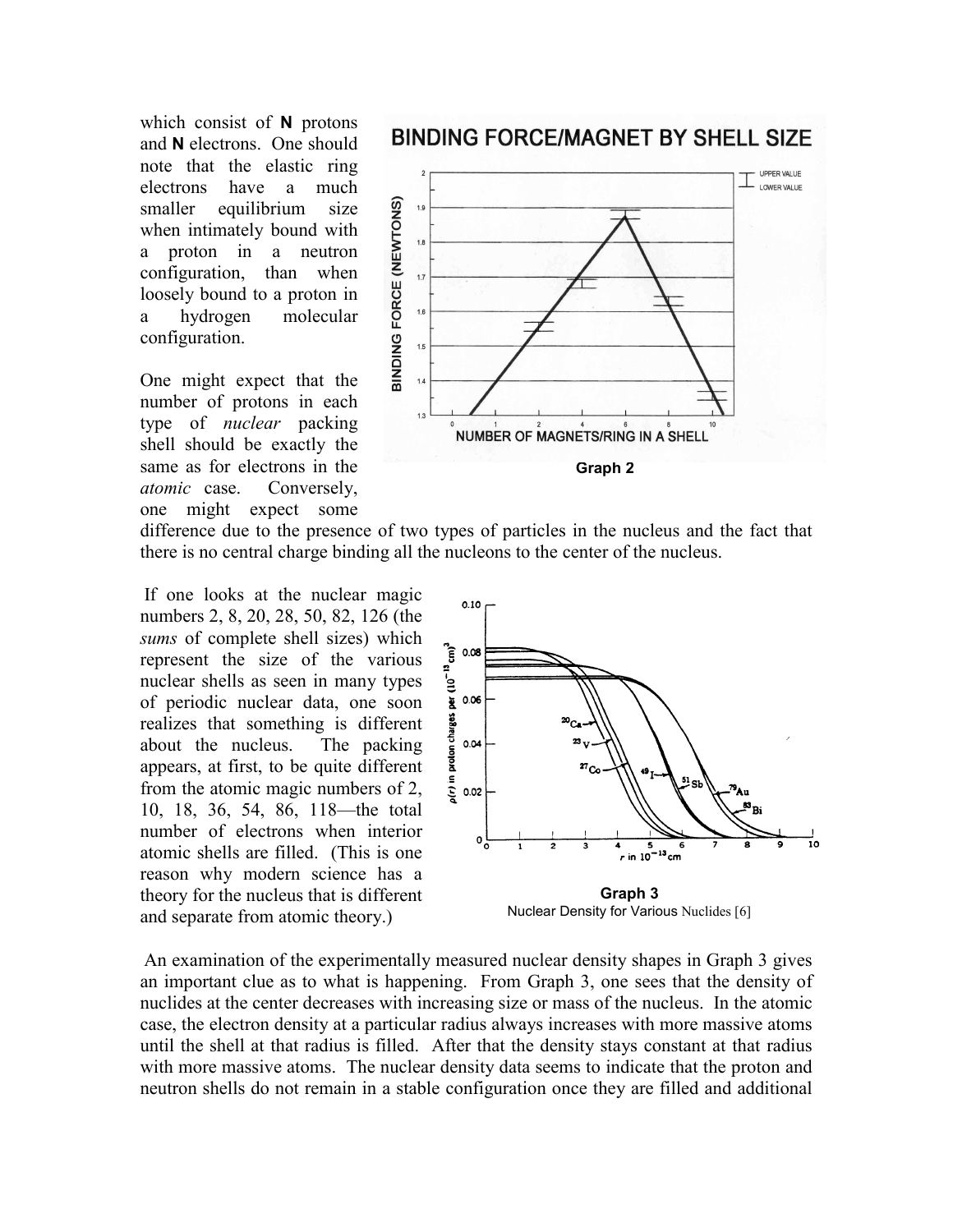nucleons are added to make heavier nuclides. Rather, at some point, the balance of electric and magnetic forces in the nucleus is such that the smaller interior shells rearrange into larger shells that are more strongly bound. Thus, the average nuclear density near the center of the nucleus drops, because the small innermost shells are missing.

This observation has been confirmed by a ring magnet experiment in which the strength of binding of the shell was measured versus shell size (see Graph 2). Using the notion that smaller shells may come apart and rearrange themselves into larger more stable shell configurations, the nuclear magic shell numbers can be explained in terms of the combinatorial geometry packing shells as shown in Table 4.

|                                 | -Combinatorial Geometry Shells- |   |   |   |    |    |    |    |    |    |  |  |  |  |
|---------------------------------|---------------------------------|---|---|---|----|----|----|----|----|----|--|--|--|--|
| <b>Total Number of Nucleons</b> | 2                               | 2 | 8 | 8 | 18 | 18 | 32 | 32 | 50 | 50 |  |  |  |  |
| 2                               | 2                               |   |   |   |    |    |    |    |    |    |  |  |  |  |
| 8                               |                                 |   | 8 |   |    |    |    |    |    |    |  |  |  |  |
| 20                              | $\mathcal{P}$                   |   |   |   | 18 |    |    |    |    |    |  |  |  |  |
| 28                              | 2                               |   | 8 |   | 18 |    |    |    |    |    |  |  |  |  |
| 50                              |                                 |   |   |   | 18 |    | 32 |    |    |    |  |  |  |  |
| 82                              |                                 |   |   |   |    |    | 32 |    | 50 |    |  |  |  |  |
| 126                             |                                 |   | 8 |   | 18 | 18 | 32 |    | 50 |    |  |  |  |  |

**Table 4. Nuclear Shells**

From Table 4 one sees that the notion of shells rearranging into larger more stable shells, due to the lack of an attracting nuclear center, seems capable of explaining the magic number shell-like features of the nuclides. But what about the nuclides in between the magic number shells?

The nuclides between the magic number nuclides have a number of physical properties which the physical Geometrical Packing Model should explain. One of these properties is the *spin* or *magnetic moment* of the nuclides. Magic number nuclides have no spin or magnetic moment, because they consist of only completed (full) shells which are spherically symmetric. Nuclides with an even number of neutrons and protons also have no net spin.

In the nuclear shell model for which Maria Goeppert Mayer received the Nobel Prize in 1963, [7, 8, 9, 10] the odd unpaired nucleons in shells give rise to the net spin and magnetic moment of the nucleus. The spin of a nucleon is a combination of its intrinsic spin plus its orbital angular momentum (from assumed orbiting motion). The Quantum Nuclear Shell Model is a planetary type model in that the nucleons move in orbits about the center of the nucleus and possess orbital angular momentum about the center of the nucleus. *The orbital model fails to predict correct spins for nuclides in 114 out of 339 cases* in the 44 page version of Table 5 (see the first page of Table 5 at the end of this article.)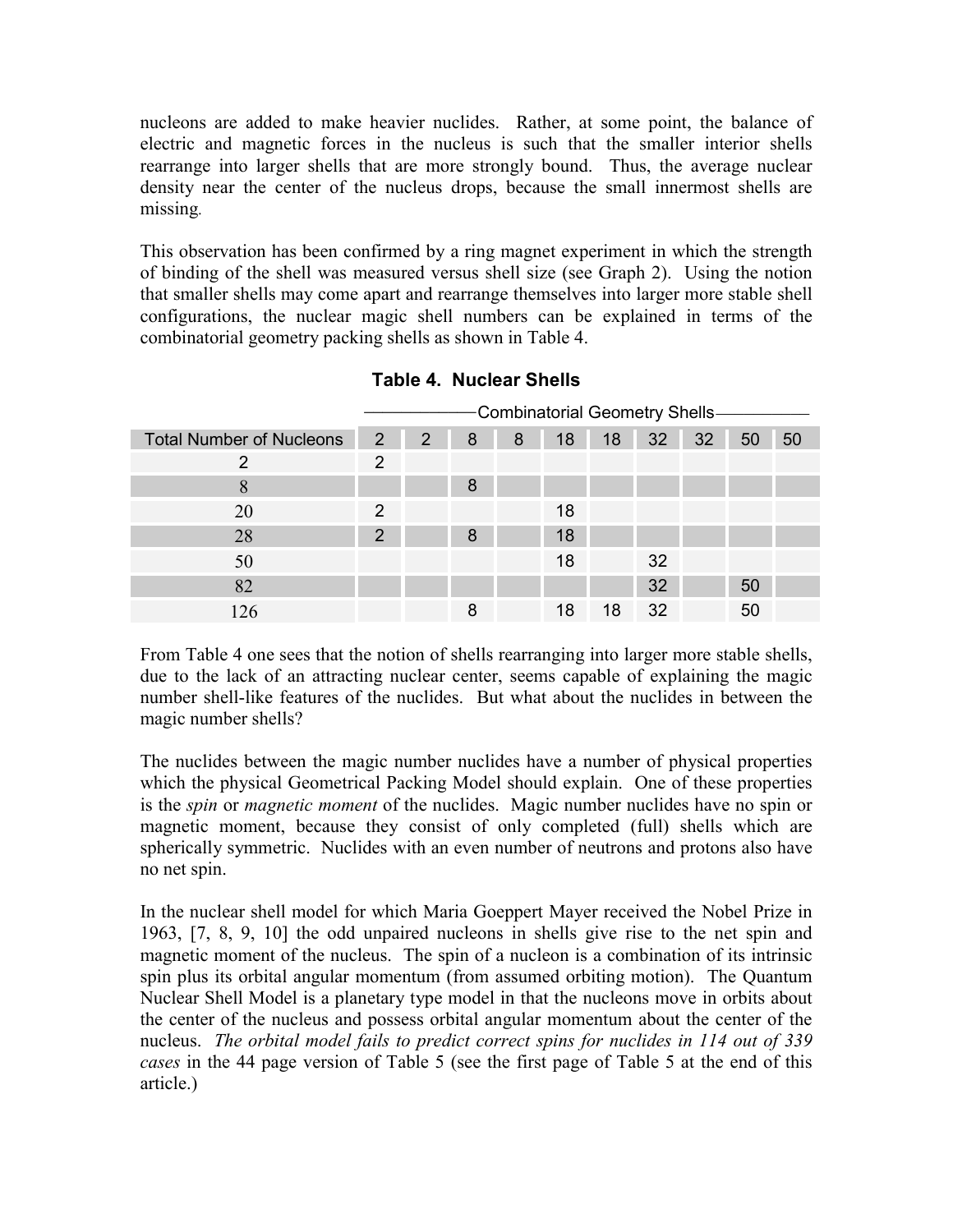In the physical Geometrical Packing Model, the nucleons do not normally orbit about the center of the nucleus. Ampere's Law and Faraday's Law in electrodynamics require that charged nucleons radiate energy continuously if they orbit the nucleus. This radiation would cause the nucleus to collapse and never be stable. *In the Geometrical Packing Model the balance of electric and magnetic forces on the finite-size charged electrons and proton rings in the nucleus causes them to come to a balanced equilibrium position some distance from the center of the nucleus without having to orbit the center of the nucleus.* The spin of a nuclide is assumed to be due to the odd, unpaired nucleons in the partially filled shells. Using the rule that odd numbers of neutrons and/or protons in a shell link together like ring dipole magnets in a line to form the nuclear spin or magnetic moment by merely adding their intrinsic nucleon spins or moments together allows the spin of all known nuclides (stable or unstable) to be predicted (see the first page of Table 5 at the end of this article).

In order to complete the shell structure for all the nuclides that have been observed, the balance of electric and magnetic forces in the shells must be taken into account. The mathematics for handling large numbers of toroidal rings spatially distributed and allowed to deform is very complicated, so this was done systematically in a crude way through a series of assumed rules obtained by an analysis of nuclide data as follows:

- **Rule 1.** Inside the nucleus, neutrons polarize into electrons and protons which participate in the formation of packing shells.
- **Rule 2**. Neutrons cause protons to be more tightly bound in packing shells by forming a triplet of shells*, i.e.* p-e-p, with an electron shell in the middle binding the proton shells by Coulomb attraction.
- **Rule 3**. Due to the binding effect of the neutrons, shells of 50 protons are now bound, whereas atomic shells of 50 electrons are not.
- 
- **Rule 4.** Most stable nuclides have protons only in the outermost shells.
- **Rule 5.** The balance of electric and magnetic forces in the nucleus causes the innermost shells of nucleons to break up to form larger, more stable shells.
- **Rule 6.** The balance of electric and magnetic forces in the nucleus causes the nucleons to rearrange to form a minimum number of shells.



**Figure 8** Arrangement of  $O_{16}$  Nucleus

**Rule 7.** When there are an odd number of neutrons and/or protons in a shell, the magnetic fields or spins of the odd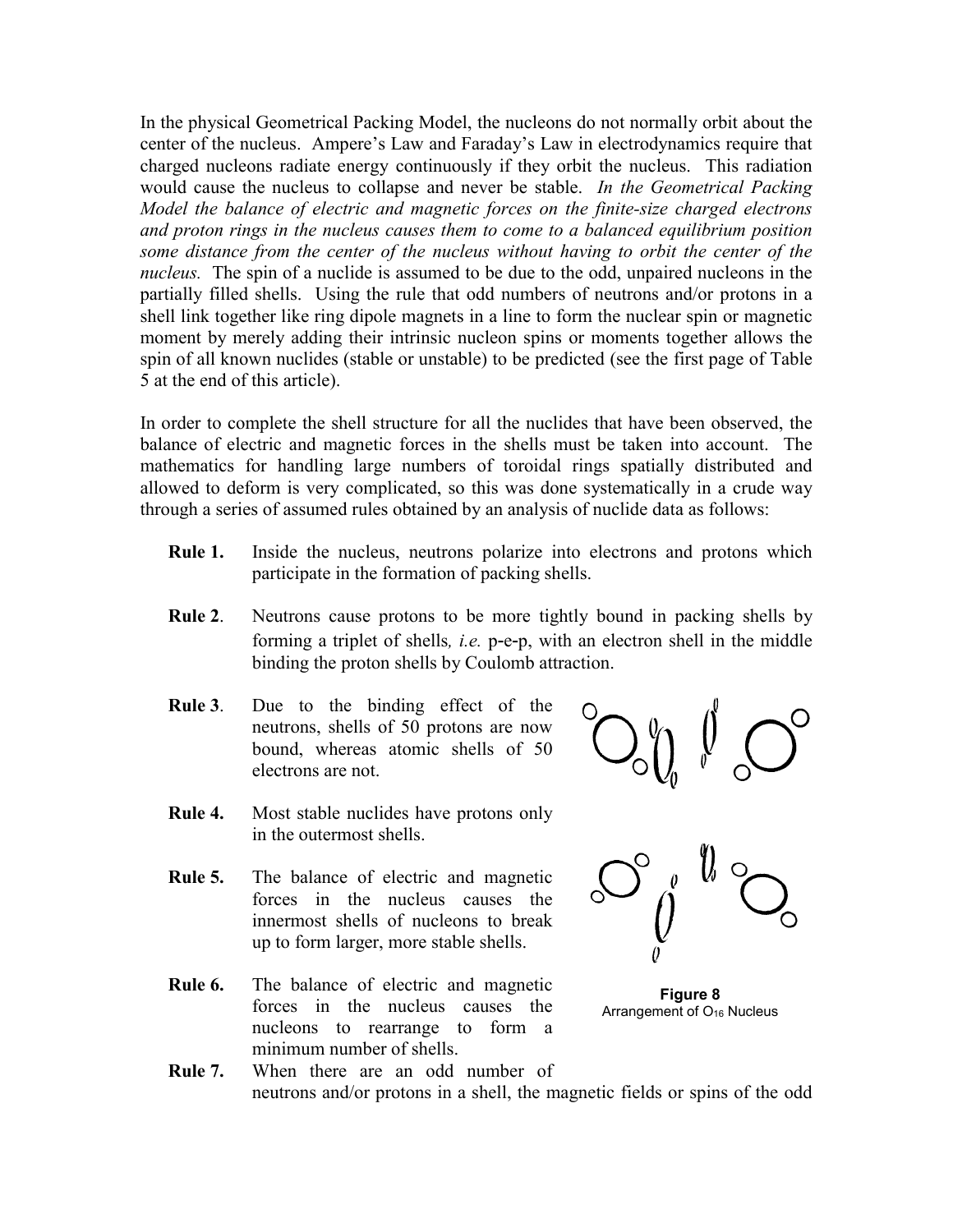nucleons add.

- **Rule 8.** The number of neutrons and protons in a partially filled shell cannot differ by more than 25 percent.
- **Rule 9.** The number of neutrons and protons in a shell cannot exceed the shell's maximum number for each.
- **Rule 10.** When the number of neutrons and protons must differ by two or more in a shell, the difference occurs in the most weakly bound shells first.
- **Rule 11.** When one shell can be partially filled, or a second more strongly bound shell completely filled and the first shell partially filled, the latter occurs.
- **Rule 12.** Two shells will combine to form a larger shell when they can populate at least 75 percent of the shell.

Table 5 shows how these very reasonable rules work out for some of the observed stable



## SHELL MODEL FAILURES TO PREDICT NUCLIDE SPIN

**Graph 4** Number of nuclear shell model failures to predict nuclide spin by nucleon number

and unstable nuclides. (The entire 44 page table is available from the authors.) Figure 8 illustrates the arrangement of electrons and protons in the nucleus of the oxygen  $O_{16}$ atom. One filled shell of eight electrons is surrounded by two shells of protons, forming a proton-electron triplet. The eight large rings represent electrons, and the sixteen small rings represent protons, although no attempt has been made to show the ring diameters in scale. The electron could be the same size as the proton in the nucleus due to its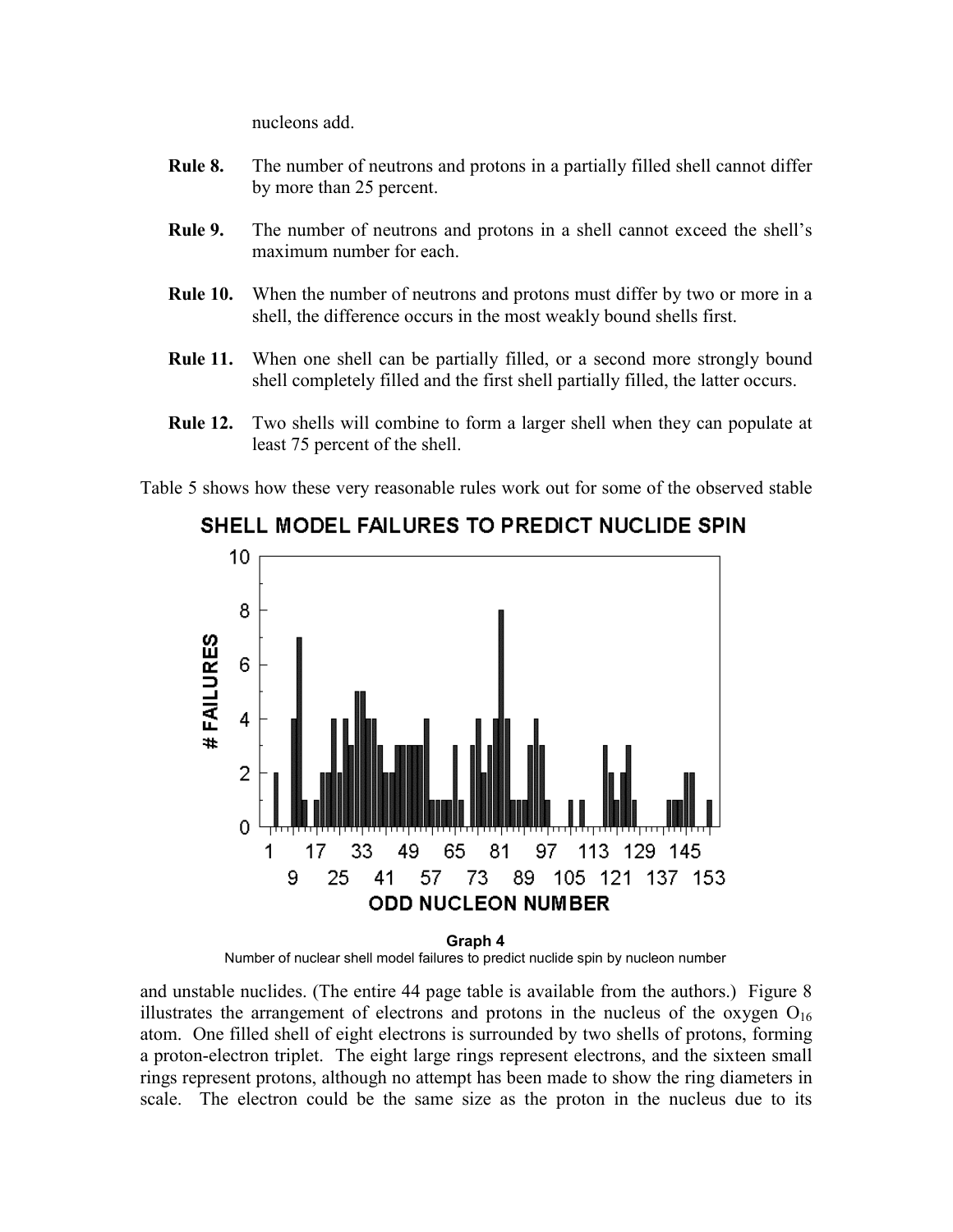elasticity.

Note that the Geometrical Packing Model approach is more successful than the Quantum Nuclear Shell Model. The full 44 page version of Table 5 reveals that quantum models are unable to predict the correct spin for two-thirds of the odd **N** and/or **Z** nuclides, indicating serious deficiencies in the Quantum Nuclear Shell Model. Graph 4 shows the failures of the Quantum Nuclear Shell Model by **N** and **Z**. Note that the quantum model is best close to magic number shells.

#### **Liquid Drop Properties of the Nucleus**

There are some nuclear properties, such as the binding energy per nucleon and certain nuclear properties such as spontaneous nuclear fission, that the Quantum Nuclear Shell Model has been unable to adequately describe. However, these things can be satisfactorily described by the Liquid Drop Model of the nucleus. The Quantum Nuclear Shell Model and the Liquid Drop Model are incompatible in that the surface of the nucleus in shell models should not act like a liquid surface. In the Geometrical Packing Model, however, there is a physical basis for the Liquid Drop Model. This can be seen from Figures 9, 10, 11 and 12. For these figures, the structure of the spherical shells has been symbolically represented by a slice cross section



through the center of the nucleus such that each spherical shell shows up as a circle or ring. Each proton shell is shown explicitly. Each neutron shell is depicted as an electron shell plus a proton shell, *i.e.* the neutrons polarize in such a way that the neutron shell appears to be an electron shell plus a proton shell.



**Figure 10** Shell Structure of CA-40

Note that in each of Figures 9, 10, 11 and 12 that in the innermost part of the nucleus, electron and proton shells alternate as one proceeds from the center of the nucleus outward. This alternating sandwich effect keeps them tightly bound together. However, at three shells in from the outermost shell, there are always two proton shells in a row for the larger nuclides. This causes the last three alternating sandwich of bound shells to be repulsed by the inner nucleus. Thus, they are only weakly bound to the inner nucleus.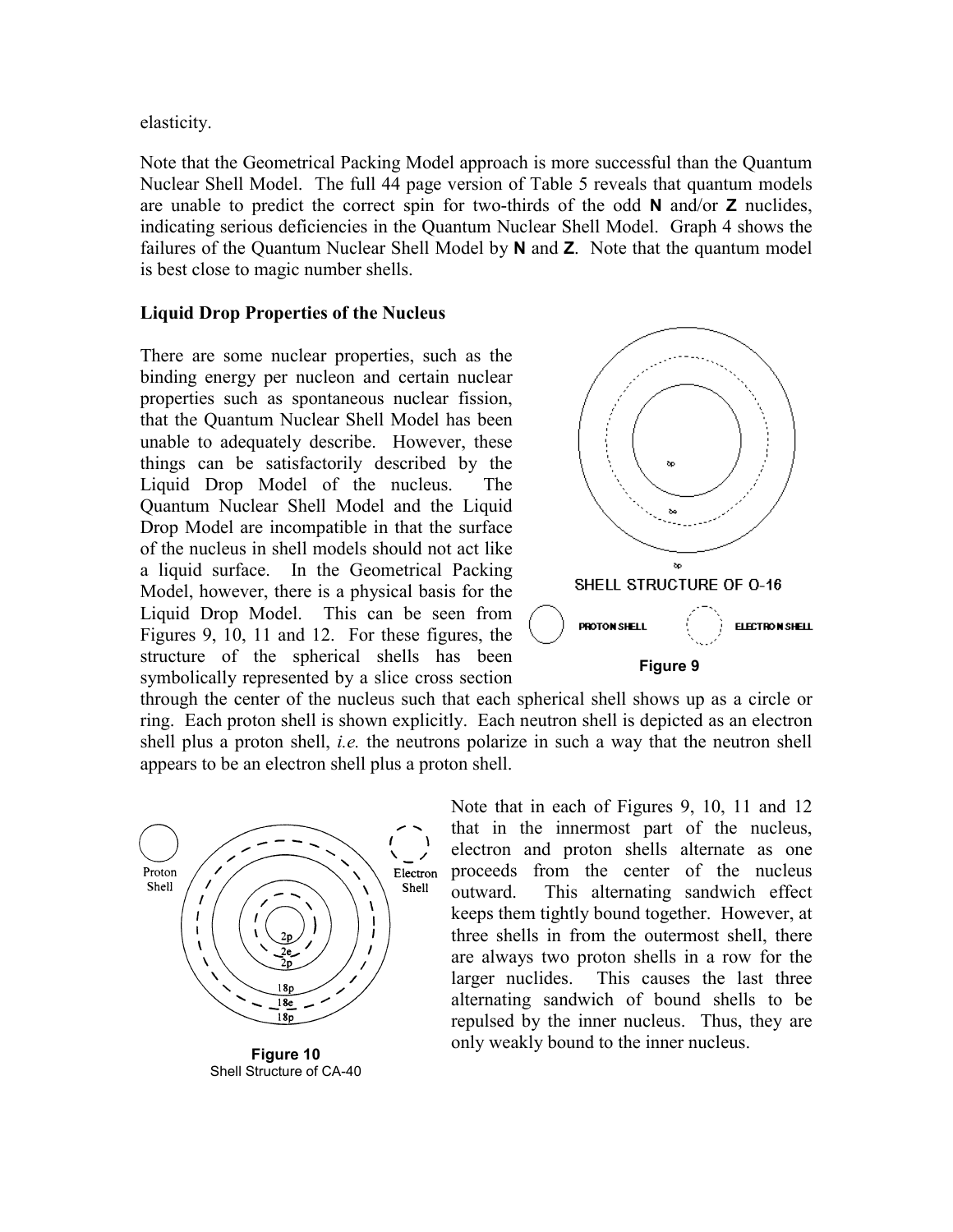This weak binding allows the outermost triplet of shells to have liquid-like properties and forms the proper justification for a Liquid Drop Model of the nucleus. Such an effect does not exist in quantum shell models of the nucleus, because they are based on a central force potential instead of allowing a dynamic rearrangement of shells to minimize the binding energy of the nucleus.

Another quantity the physical Geometrical Packing Model should be able to predict is the mass of each nuclide (stable or unstable) or an equivalent quantity known as the binding energy **W** per nucleon **A**, *i.e*., **W**/**A**. The Liquid Drop Model of the nucleus has been



Shell Structure of Sn-118

the most successful of all previous nuclear models in predicting the binding energy per nucleon using the semi-empirical mass formula with each term determined by leastsquare fitting to the nuclide data. However, the semi-empirical mass formula of the

Liquid Drop Model that is used in the leastsquare fitting is ill-conditioned, making the results obtained from least-square fitting a function of the initial guess for each of the Proton parameters in the formula. This is indicative of a formula whose terms do not uniquely describe the binding of the nucleons. One set of initial guesses for the parameters in the semiempirical mass formula leads to a good fit of the light nuclei. Another set of initial guesses leads to a good fit of the heavy nuclei. However, no set of initial guesses for the leastsquare analysis leads to a good fit of both light and heavy nuclei.

In the Geometrical Packing Model, a somewhat different formula is used for the binding energy per nucleon (**W/A**). The terms represent similar effects, but the terms are dependent on the physical shell structures as shown below and are not ill-conditioned.



**Figure 12** Shell Structure of Pb-208

 $W/A = K_1$ 

- −**K2 (# Neutrons** + **# Protons in outermost shell) / A** −**K3 Z (Z** −**1) A**−**4/3**
- −**K4 (# paired Neutrons** −**# paired Protons)2 / A**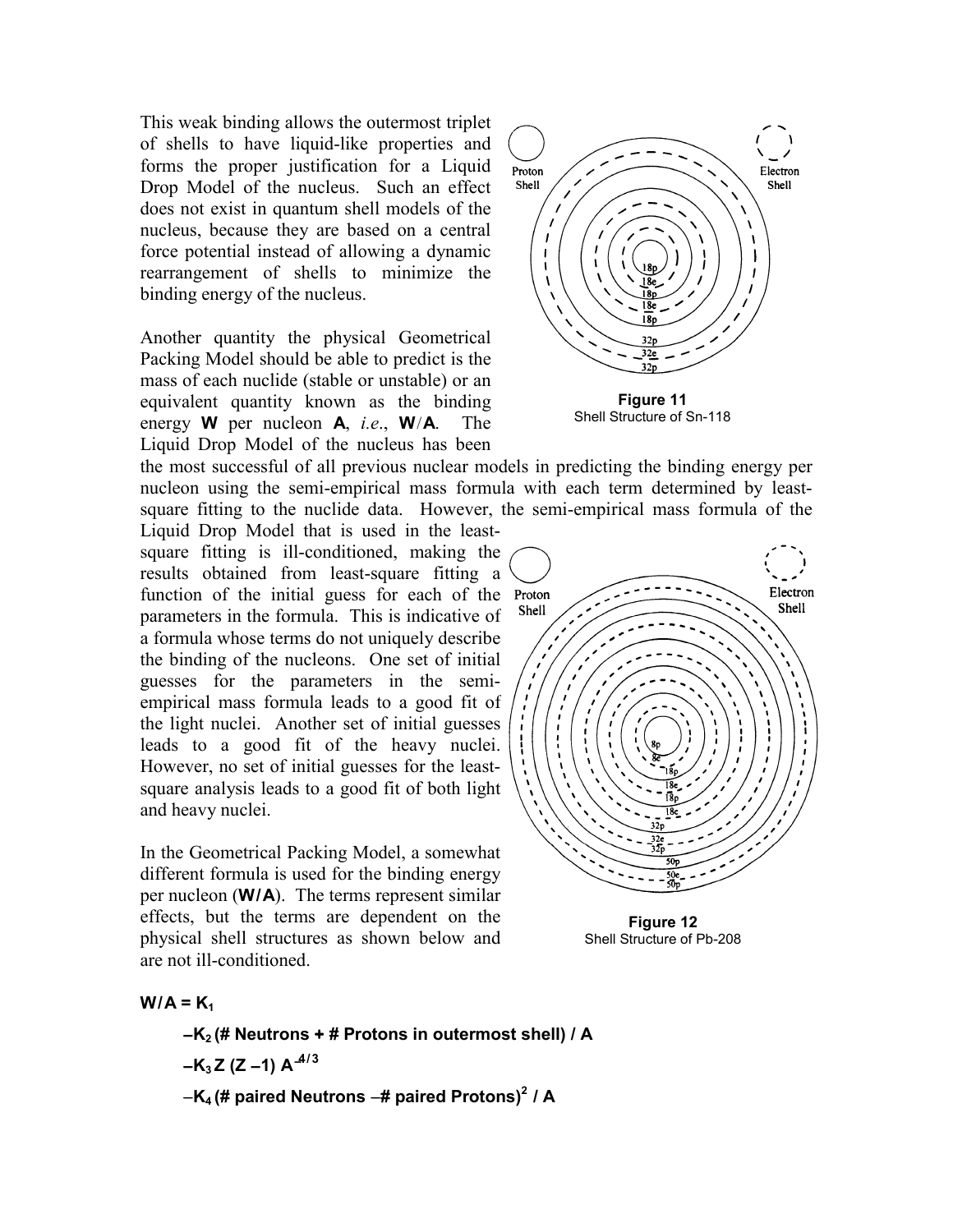#### −**K5 (# unpaired Protons** + **# unpaired Neutrons) / A**

The first term,  $K_1$ , represents a constant energy density for nuclear binding. From the assumption of constant energy density within the nucleus, the Geometrical Packing Model has the same first term as the semi-empirical mass formula with all the other terms being of opposite sign and corrections to this assumption.

The second term takes into account the effect of the surface in reducing the binding energy. In the Geometrical Packing Model, the exact count of the number of neutrons and protons in the outermost shell is used, instead of an approximation to that number.

The third term corrects for the effect of Coulomb repulsion of protons on the binding energy. This is the same as in the Liquid Drop Model.

The fourth term represents the magnetic tendency to have equal numbers of proton and neutron magnets paired in the nucleus as a whole. This term is proportional to the actual difference between the number of paired neutrons and protons, instead of an approximation to that number employed by the Liquid Drop Model.

The last term takes into account the odd number of neutron and/or **B** protons in a shell that are not paired up. These values  $\bar{c}$ were taken from  $\frac{1}{k}$ the complete  $\begin{matrix} 0 \\ 1 \end{matrix}$ version of Table 5.

Graph 5 shows an  $\overline{V}$ excellent leastsquare fit of the formula to all known stable and unstable nuclide binding energies. The Geometrical



Packing Model is able to predict the binding energy per nucleon to four significant figures for the average nuclide. This is better than the Liquid Drop Model which can only fit well either the light stable nuclei or the heavy stable nuclei [11]. The Geometrical Packing Model can fit both light and heavy stable nuclei simultaneously as well as the unstable nuclei with one set of parameters.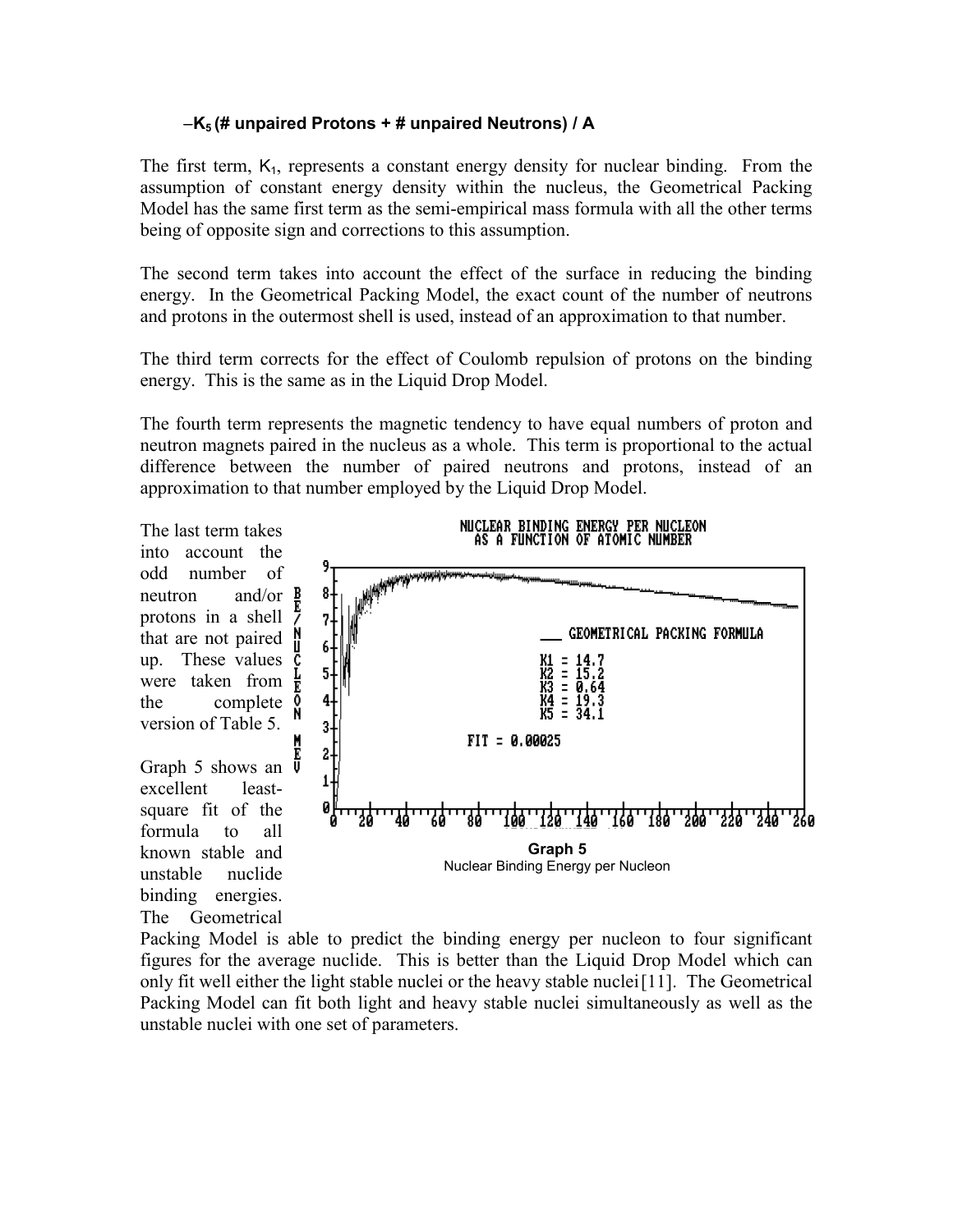#### **Summary**

A simple physical Geometrical Packing Model has been presented to describe the packing of electrons about the nucleus in layers or shells as well as the packing of neutrons and protons in the nucleus itself. An example of this packing scheme is shown in Figure 13 for the  $Ne_{20}$  atom. The arrangement of electrons for the neon atom was determined by hanging ten ring dipole magnets by strings in the symmetrical pattern of the appropriate shells. Of all the possible configurations the one that experimentally achieves stability is shown in Figure 13. This configuration minimizes the sum of magnetic moments for each shell and achieves symmetry by locating the electrons of each shell on a great circle.



The packing model is completely electromagnetic in origin. It is based upon the 1917 experiments of Compton [2, 3, 4] in which he showed that the size

**Figure 13** Approximate Arrangement of Ne<sub>20</sub> Atom

and shape of the electron could be determined by analysis of hard X-ray and gamma ray scattering to be thin flexible rings of charge. One of Compton's last graduate students, Winston Bostick, proposed in 1966 [12, 13] that the closed string or fiber of charge that makes up the electron has the configuration of a helical spring that is connected end-toend to form a deformable ring or toroid. The size and structure of the neutron and proton is based upon the electron scattering experiments of Nobel Laureate Robert Hofstadter [14]. The shape and structure of the packing shells comes from our ring magnet experiments and the work of David Bergman [1].

This new Geometrical Packing Model for the atom does *not* incorporate the objectionable assumptions of Quantum Mechanics for the atom that (1) electrons move in orbits about the nucleus with definite angular momentum, (2) electrons are point-like particles with no size or structure, and (3) electron orbits with no angular momentum are in stable mechanical equilibrium with the nucleus with no known physical basis. The first assumption violates Ampere's Law and Faraday's Law in electrodynamics which require that electrons in orbit about the nucleus must radiate energy continuously. The second assumption is false, because it disagrees with the experiments of Compton, Bostick, and Hofstadter and it requires an infinite density concentration of energy. The third assumption violates mechanical conditions for stability.

*The new physical packing model successfully predicts all the known properties of the Periodic Table of the Elements, including the reason why there are only seven periods due to the geometrical properties of the nucleons' magnetic fields.* The quantum models cannot show why there are only seven periods.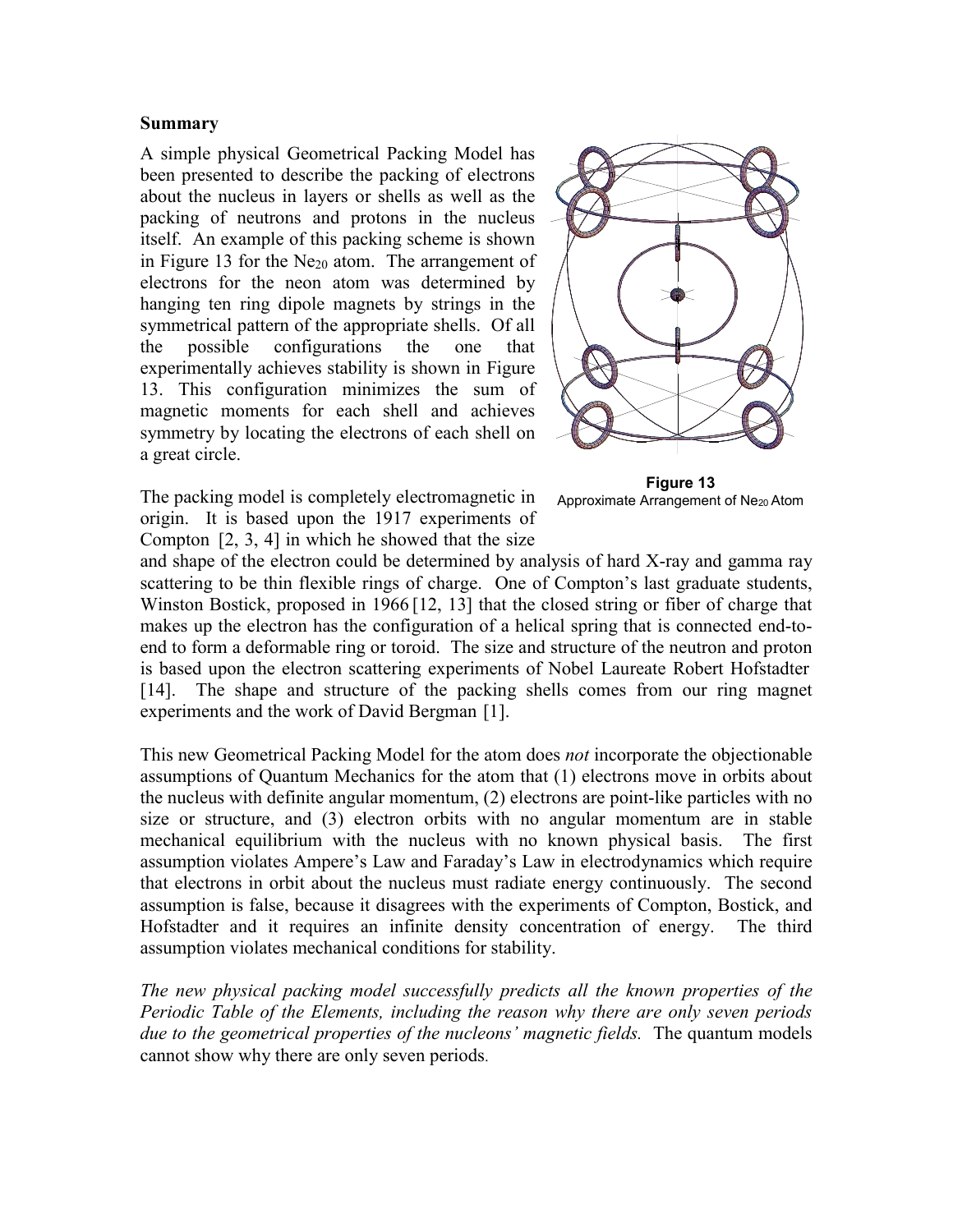The new packing model explains the physical origin of the structure of nuclear shells in agreement with the observed charge density of nuclides. The Quantum Nuclear Shell Model l, which is based upon a central force potential, cannot explain the observed decrease of central nuclide density with increasing number of nucleons.

The new model explains the physical origin of nuclear spin in agreement with practically all observed nuclei, whether stable or unstable (of the 339 nuclei listed in the full version of Table 5, even Hg-204 was correctly predicted—although the reported datum was in error). Quantum Nuclear Shell Models cannot do this with so few assumptions.

The Geometrical Packing Model gives a physical basis for why the outer surface of the nucleus has liquid-like properties. Thus, the Liquid Drop Model of the nucleus is physically compatible with the Geometrical Packing Model, but not with any quantum shell model of the nucleus based upon a central force potential.

The Geometrical Packing Model is capable of improving upon the Liquid Drop Model of the nucleus in that it gives rise to a better defined semi-empirical mass formula that is not ill-conditioned for least-square fitting. This allows the least-square fitting process to produce a better fit to the nuclear binding energy per nucleon over the entire range of nuclides.

### **Conclusions**

The Geometrical Packing Model presented for the atom and nucleus is very successful in describing some atomic and nuclear data. The approach taken is more fundamental and straightforward than the methods used by Quantum Mechanics. The new model does not incorporate any of the objectionable assumptions of Quantum Mechanics and replaces those features of the quantum models that are known to be inconsistent or in violation of proven laws. Unlike the quantum models, the Geometrical Packing Model for ring particles is not simply mathematical, but it is a physical model with boundaries, sizes and detailed structure. Thus it satisfies one of the major goals of physics which is to physically describe the matter of the physical universe.

Although the framework of a new theory of matter has been presented, the basic approach needs to be extended to give successful descriptions of blackbody radiation, the photoelectric effect, and the energy levels of the atom giving rise to absorption and emission spectra before it can more fully qualify to displace the quantum models [15]. Also, the Geometrical Packing Model needs to be extended to develop a new, comprehensive theory of elementary particles that can displace the Standard Model of Elementary Particles, the Supersymmetric String Model, and Quantum Mechanics on all size scales. This work is currently under way and promises to be just as successful as the Geometrical Packing Model.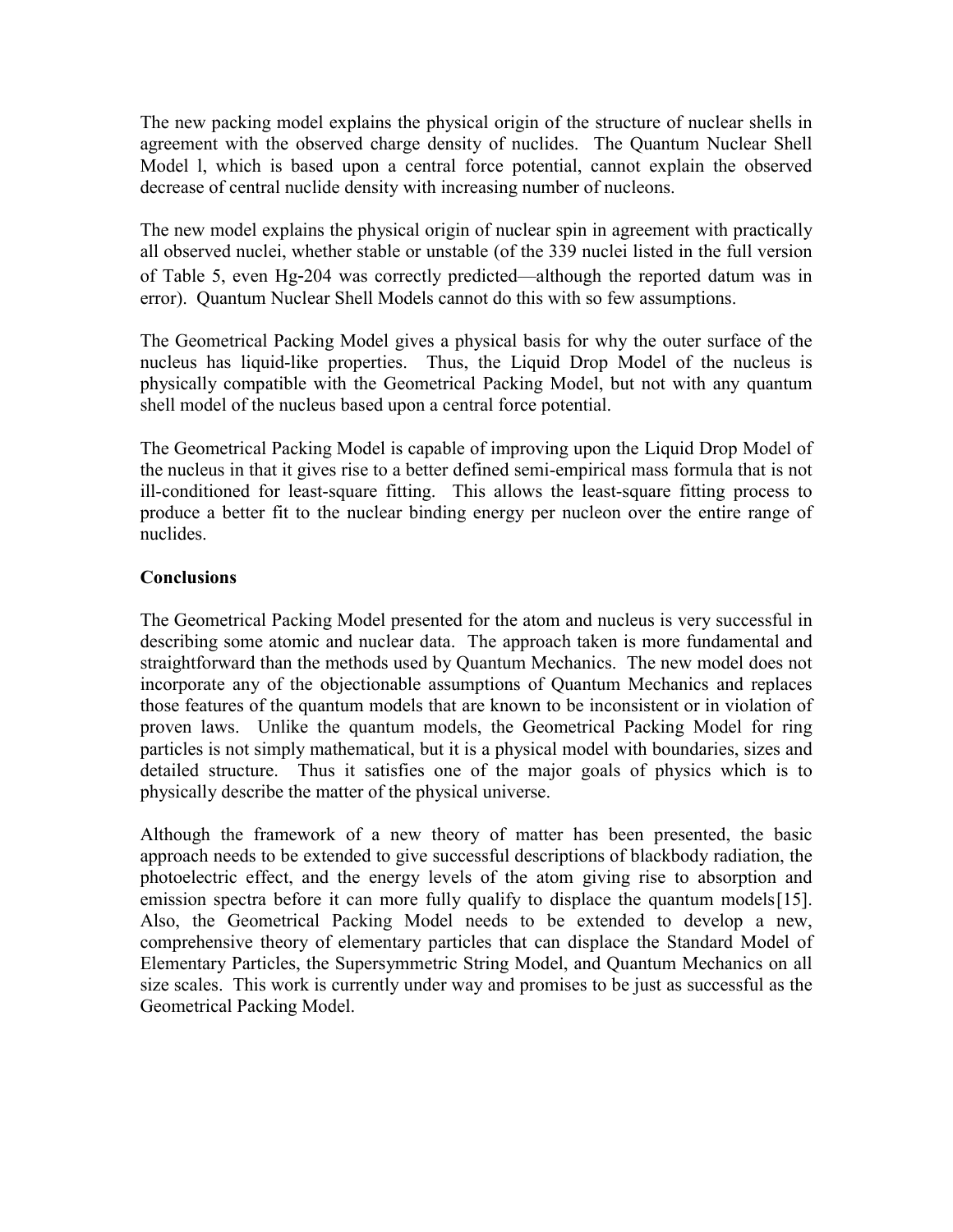#### **References**

- 1. Bergman, D. L. and Wesley, J. P., "Spinning Charged Ring Model of Electron Yielding Anomalous Magnetic Moment," **Galilean Electrodynamics**, Vol. 1, No. 5, pp. 63-67 (Sept/Oct 1990).
- 2. Compton, Arthur H., American Physical Society address December 1917, **Physical Review Series II**, p. 330 (1918).
- 3. Compton, Arthur H., **Physical Review Series II**, Vol. XIV, No. 1, pp. 20-43 (1919).
- 4. Compton, Arthur H**., Physical Review Series II,** Vol. XIV, No. 3, pp. 247-259 (1919).
- 5. Lucas, J., and Lucas, Jr., C. W., "A Physical Model for Atoms and Nuclei—Part 1," Foundations of Science, Vol. 5, No. 1 (May 2002).
- 6. Eisberg, R. M., **Fundamentals of Modern Physics**, John Wiley & Sons, Inc., New York & London, p. 571 (1961); Hofstadter, R. **Annual Review of Nuclear Science**, Vol. 7, Annual Reviews, Stanford (1957).
- 7. Mayer, M. G., **Physical Review**, Vol. 74, p. 235 (1948).
- 8. Mayer, M. G., **Physical Review**, Vol. 75, p. 1969 (1949).
- 9. Mayer, M. G., **Physical Review,** Vol. 78, pp.
- 10. Mayer, M. G., and Jensen, J. H. D., **Elementary Theory of Nuclear Shell Structure**, John Wiley & Sons, New York (1955).
- 11. Howard, Robert A., **Nuclear Physics**, Wadsworth Publishing Co., Belmont, CA (1963) pp. 304-313.
- 12. Bostick, Winston H., **Physics of Fluids**, Vol. 9, p. 2079 (1966).
- 13. Bostick, Winston H., "Mass, Charge and Current: The Essence and Morphology," **Physics Essays**, Vol. 4, No. 1, pp. 45-49 (1991).
- 14. Hofstadter, R., **Reviews of Modern Physics**, Vol. 28, p. 213 (1956).
- 15. Please note that this work has already been successfully completed in the author's 1994-1995 science fair project "A New Classical Basis for Quantum Physics" which was awarded a Grand Prize at the 1995 International Science and Engineering Fair in Hamilton, Ontario, Canada.
- 16. Lide, D. R., editor, **CRC Handbook of Chemistry and Physics, 73rd Edition**, CRC Press, Ann Arbor (1993).